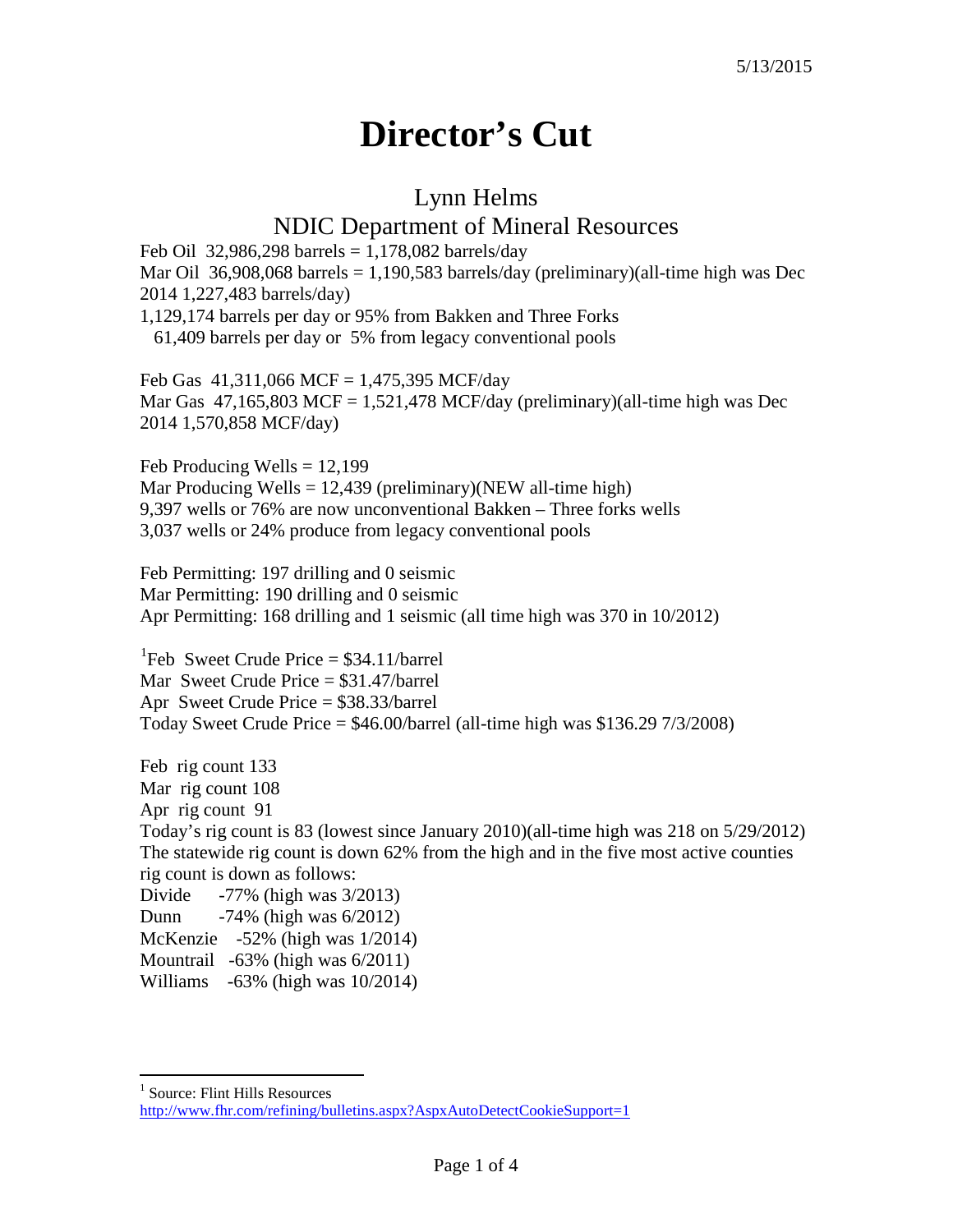## Comments:

The drilling rig count dropped 25 from February to March, 17 more from March to April, and has since fallen 8 more from April to today. The number of well completions<sup>[2](#page-1-0)</sup> rose sharply from 42(final) in February to 189(preliminary) in March. Oil price is by far the biggest driver of the slow-down followed by oil extraction tax triggers, NDIC gas capture goals, and NDIC oil conditioning rules. There were no major precipitation events, 8 days with wind speeds in excess of 35 mph (too high for completion work), and 1 day with temperatures below -10F.

Over 99% of drilling now targets the Bakken and Three Forks formations.

At the end of March there were an estimated 880 wells waiting on completion services, a decrease of 20. To maintain production near 1.2 million barrels per day, 110-120 completions must be made per month.

Crude oil take away capacity depends on rail deliveries to coastal refineries to remain adequate.

Rig count in the Williston Basin has fallen rapidly. Utilization rate for rigs capable of 20,000+ feet is about 45%, and for shallow well rigs (7,000 feet or less) about 25%.

Drilling permit activity decreased slightly from February to March and significantly more from March to April as operators positioned themselves for low price 2015 budget scenarios.

The number of rigs actively drilling on federal surface in the Dakota Prairie Grasslands is unchanged at 0.

Activity on the Fort Berthold Reservation is as follows: 8 drilling rigs (2 on fee lands and 6 on trust lands) 382,159 barrels of oil per day (164,012 from trust lands & 218,147 from fee lands) 1,458 active wells  $(1,103$  on trust lands & 355 on fee lands) 80 wells waiting on completion 455 approved drilling permits (321 on trust lands & 134 on fee lands) 1,910 additional potential future wells (1,165 on trust lands & 745 on fee lands)

Seismic activity is in the mid-winter slow down with 5 surveys active/recording, 0 remediating, 0 suspended, and 0 permitted. There are now 5 buried micro-seismic arrays in North Dakota for monitoring and optimizing hydraulic fracturing.

<span id="page-1-0"></span> <sup>2</sup> Disclaimer: The number of completions is an estimate on the part of the director based on idle well count and a typical five year average. Neither the State of North Dakota, nor any agency officer, or employee of the State of North Dakota warrants the accuracy or reliability of this product and shall not be held responsible for any losses caused by this product. Portions of the information may be incorrect or out of date. Any person or entity that relies on any information obtained from this product does so at his or her own risk.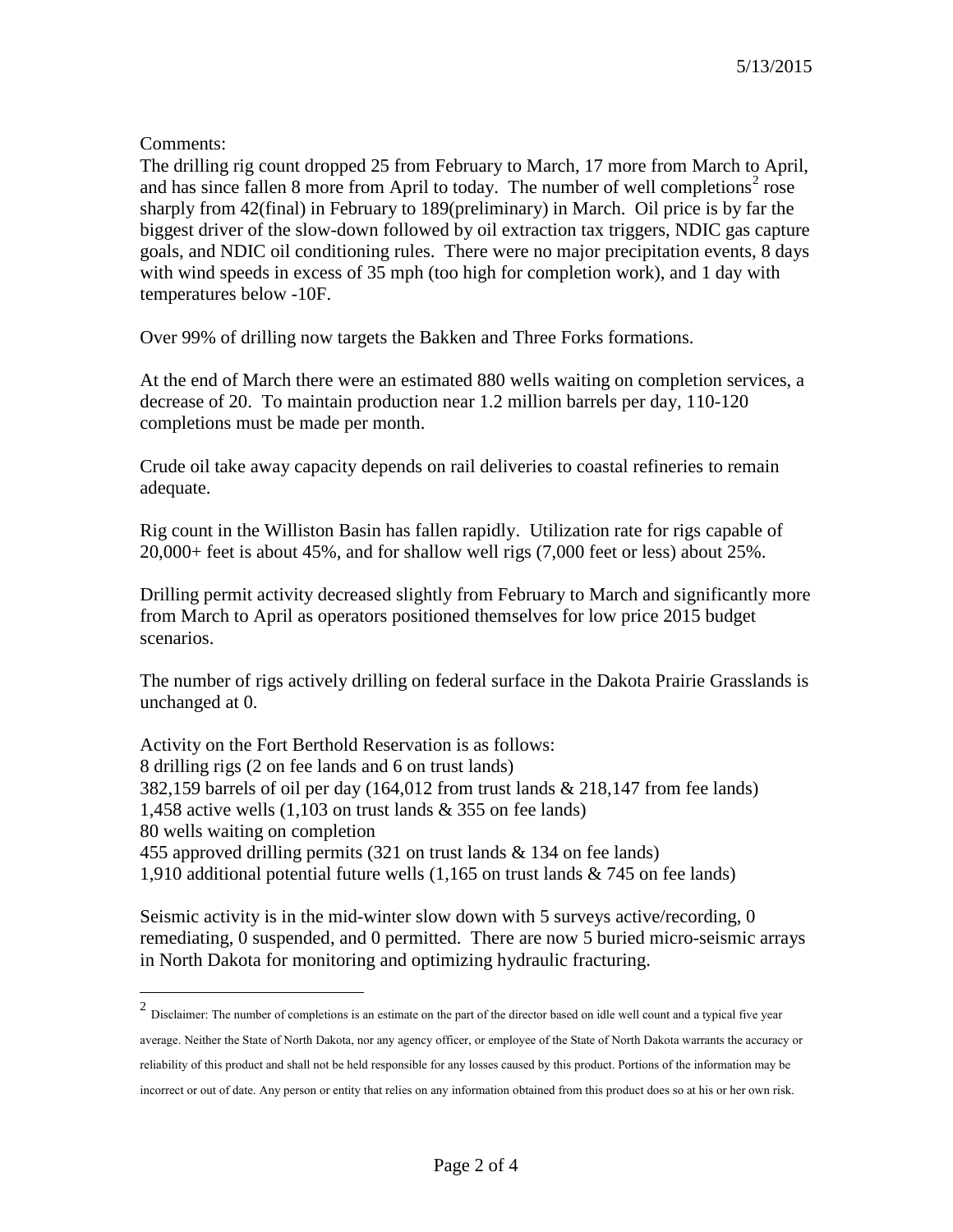North Dakota leasing activity is limited to renewals and top leases in the Bakken - Three Forks area.

US natural gas storage is now 3.6% below the five-year average indicating slightly higher prices in the future. North Dakota shallow gas exploration could be economic at future gas prices, but is not at the current price. As you are aware the exploration well in Emmons County is no longer on confidential status as of 12/23/14. The well has not been completed yet, but appears to contain 2 pay sections totaling about 80 feet thick with very good gas shows.

The price of natural gas delivered to Northern Border at Watford City is up \$0.09 to \$2.28/MCF. This results in a current oil to gas price ratio of 20 to 1. The percentage of gas flared was unchanged at 19%. The Tioga gas plant was steady at 83% of full capacity, but expansion of gas gathering from south of Lake Sakakawea remains delayed. The March capture percentage was 81% with the daily volume of gas flared from February to March increased 7.7 MMCFD. The historical high flared percent was 36% in 09/2011.

Gas capture statistics are as follows: Statewide 80% Statewide Bakken 81% Non-FBIR Bakken 80% FBIR Bakken 85% Trust FBIR Bakken 86% Fee FBIR 80% October 2014 capture target =74% January 2015 capture target =77%

BLM revised final regulations for hydraulic fracturing on federal and Indian lands were published in the CFR on 3/26/15 so they will go into effect 6/26/15. North Dakota and Colorado have intervened in the Wyoming legal challenge of the rules and plan to seek an injunction or temporary restraining order to prevent the rules going into effect until the case is settled.

The North Dakota Legislature passed HB1432 which sets up a council to address Clean Water Act, Safe Drinking Water Act, Clean Air Act, and Endangered Species Act issues: BLM has started the process of new venting and flaring regulations with input sessions in Denver, Albuquerque, Dickinson, and Washington, DC.

EPA published an advanced notice of proposed rule-making to seek comment on the information that should be reported or disclosed for hydraulic fracturing chemical substances and mixtures and the mechanism for obtaining this information. The proposed rule-making is in response to a petition from Earthjustice and 114 other groups who are opposed to the use of the GWPC-IOGCC FracFocus website process of chemical disclosure and any type of trade secret protection for hydraulic fracturing fluid mixtures. These groups are